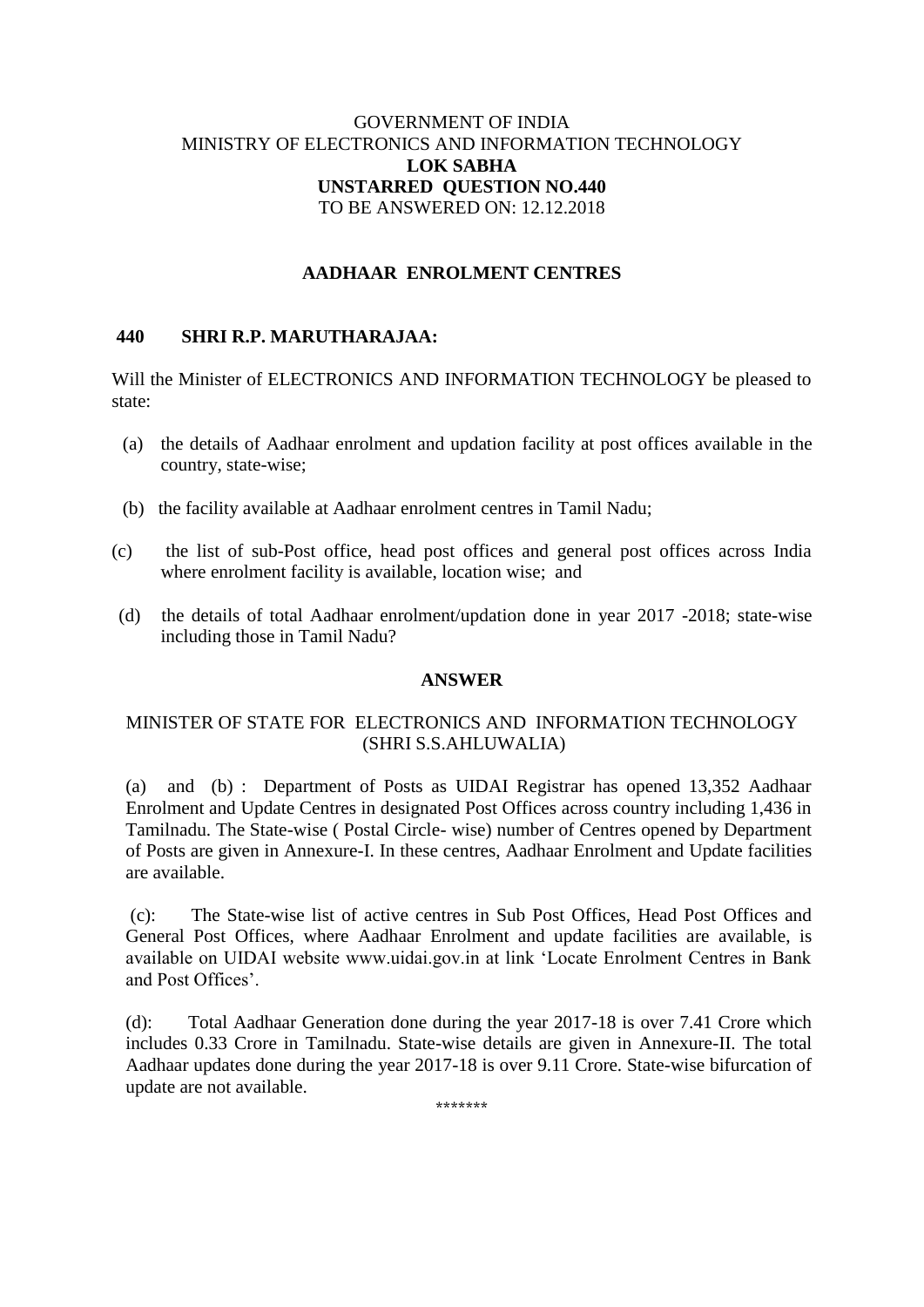## **Annexure-I**

| Sl. No.        | Registrar                  | <b>Enrolment Centres</b> |
|----------------|----------------------------|--------------------------|
| 1              | <b>CPMG</b> Tamilnadu      | 1436                     |
| $\overline{2}$ | <b>CPMG Uttar Pradesh</b>  | 1424                     |
| 3              | <b>CPMG</b> Maharashtra    | 1293                     |
| $\overline{4}$ | <b>CPMG</b> West Bengal    | 1116                     |
| 5              | <b>CPMG</b> Kerala         | 1050                     |
| 6              | <b>CPMG</b> Gujarat        | 878                      |
| $\overline{7}$ | <b>CPMG</b> Karnataka      | 869                      |
| 8              | <b>CPMG</b> Rajasthan      | 600                      |
| 9              | <b>CPMG Bihar</b>          | 582                      |
| 10             | <b>CPMG</b> Andhra Pradesh | 578                      |
| 11             | CPMG Punjab                | 503                      |
| 12             | <b>CPMG</b> Madhya Pradesh | 473                      |
| 13             | <b>CPMG</b> Orissa         | 473                      |
| 14             | <b>CPMG</b> Haryana        | 289                      |
| 15             | <b>CPMG</b> Telangana      | 266                      |
| 16             | <b>CPMG</b> Delhi          | 261                      |
| 17             | <b>CPMG HP</b>             | 254                      |
| 18             | <b>CPMG</b> Assam          | 216                      |
| 19             | <b>CPMG Uttrakhand</b>     | 214                      |
| 20             | <b>CPMG Jharkhand</b>      | 207                      |
| 21             | <b>CPMG</b> Chhattisgarh   | 161                      |
| 22             | <b>CPMG North East</b>     | 122                      |
| 23             | CPMG Jammu & Kashmir       | 87                       |
| <b>Total</b>   |                            | 13352                    |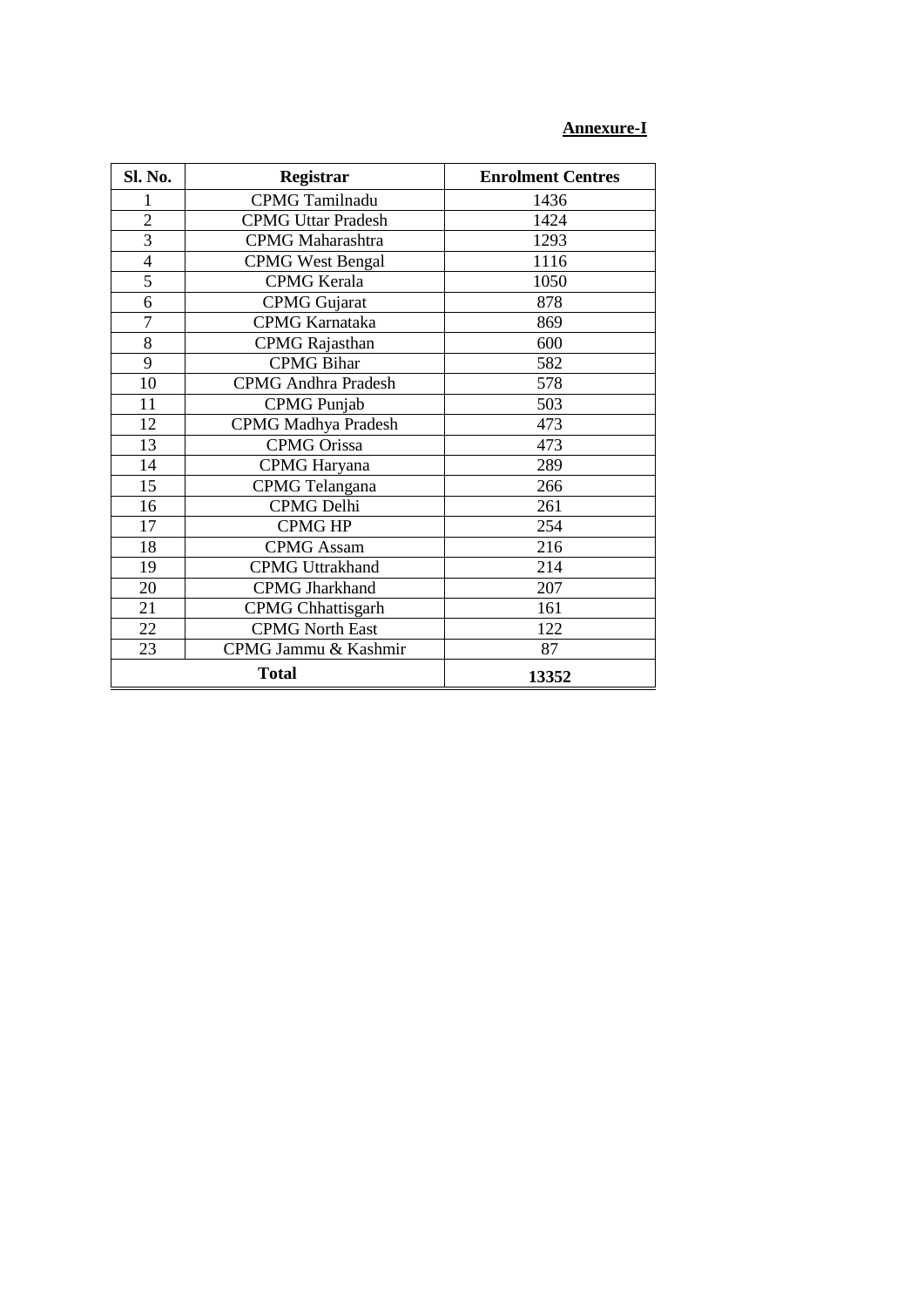# **Annexure-II**

| <b>State Code</b> | <b>State Name</b>           | <b>Aadhaar Generated from 1st April</b><br>17 to 31st March 18 |
|-------------------|-----------------------------|----------------------------------------------------------------|
| 01                | Jammu and Kashmir           | 1098204                                                        |
| 02                | Himachal Pradesh            | 240332                                                         |
| 03                | Punjab                      | 787125                                                         |
| 04                | Chandigarh                  | 45507                                                          |
| 05                | Uttarakhand                 | 537670                                                         |
| 06                | Haryana                     | 901635                                                         |
| 07                | Delhi                       | 736545                                                         |
| 08                | Rajasthan                   | 3719917                                                        |
| 09                | <b>Uttar Pradesh</b>        | 23452234                                                       |
| 10                | <b>Bihar</b>                | 12276098                                                       |
| 11                | Sikkim                      | 13983                                                          |
| 12                | Arunachal Pradesh           | 234990                                                         |
| 13                | Nagaland                    | 95675                                                          |
| 14                | Manipur                     | 466155                                                         |
| 15                | Mizoram                     | 283352                                                         |
| 16                | Tripura                     | 84071                                                          |
| 17                | Meghalaya                   | 431301                                                         |
| 18                | Assam                       | 605841                                                         |
| 19                | West Bengal                 | 5500723                                                        |
| 20                | Jharkhand                   | 1246787                                                        |
| 21                | Odisha                      | 3751641                                                        |
| 22                | Chhattisgarh                | 557427                                                         |
| 23                | Madhya Pradesh              | 2806678                                                        |
| 24                | Gujarat                     | 3915207                                                        |
| 25                | Daman and Diu               | 9306                                                           |
| 26                | Dadra and Nagar Haveli      | 15744                                                          |
| 27                | Maharashtra                 | 2427282                                                        |
| 28                | Andhra Pradesh              | 694314                                                         |
| 29                | Karnataka                   | 1811994                                                        |
| 30                | Goa                         | 66189                                                          |
| 31                | Lakshadweep                 | 2002                                                           |
| 32                | Kerala                      | 1482158                                                        |
| 33                | Tamil Nadu                  | 3294111                                                        |
| 34                | Puducherry                  | 39099                                                          |
| 35                | Andaman and Nicobar Islands | 13095                                                          |